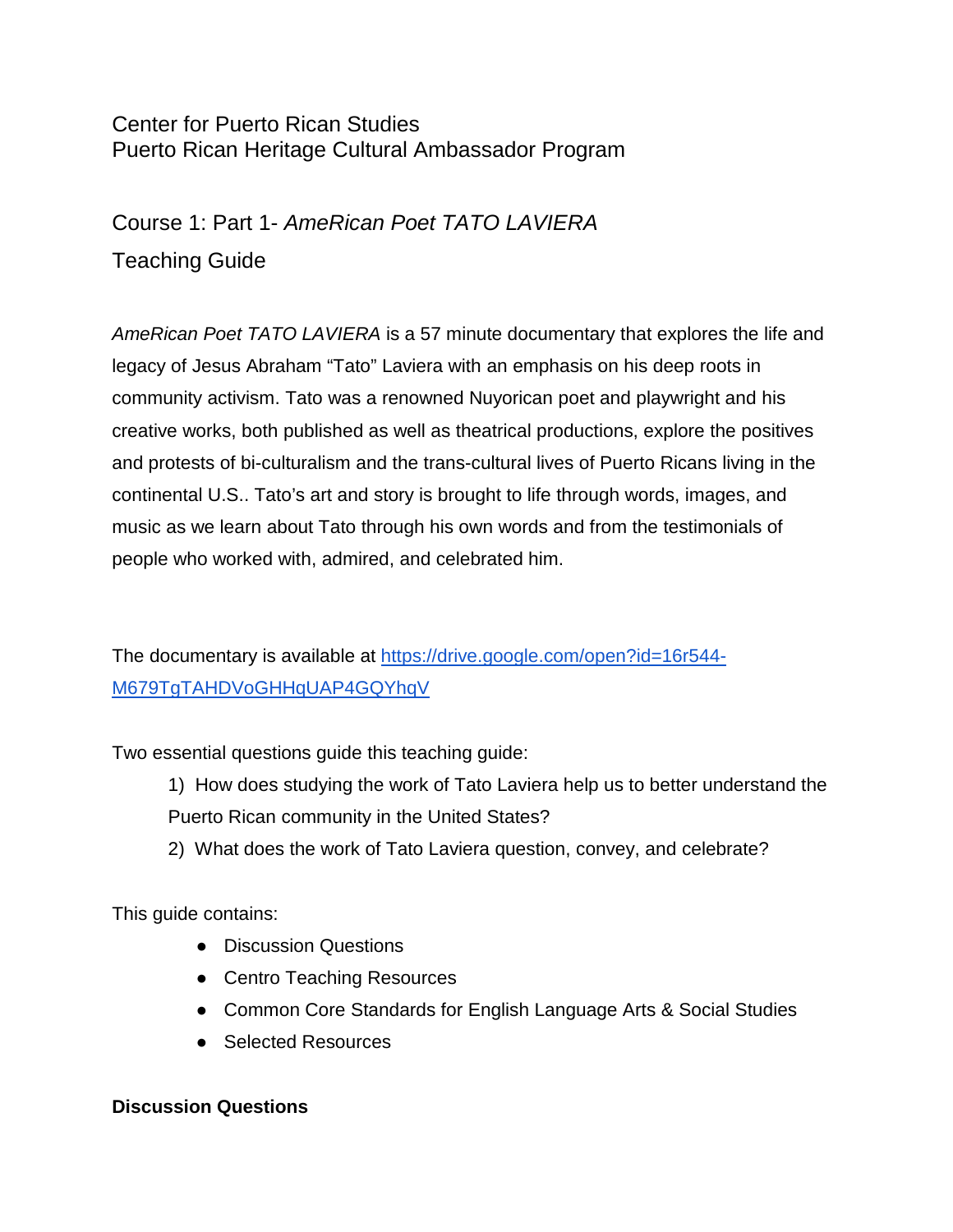## **Before Viewing** *AmeRican Poet TATO LAVIERA*

1) Have a general discussion about why we read. A viewing of the Crash Course **How and Why We Read: Crash Course English Literature #1** may be a fun, quick way to introduce this topics: https://youtu.be/MSYw502dJNY

After viewing the video have a student answer some or all of the following questions:

- Why is reading an act of empathy?
- How does reading help us to imagine what is like to be someone else?
- How and why do we have power when we read? Why is this important?
- $\circ$  How do we read critically? Why is it important to read critically?
- 2) Have a general discussion about poetry. To help students to better understand what poetry is have students explore poetic terms at: https://www.poetryfoundation.org/learn/glossary-terms
- 3) Have a discussion about some of the words used to describe Tato: wordsmith muyorican poet spoken word artist community organizer example and the nuyorican movement
- 4) Help your students' comprehension by sharing some general information about Tato Laviera before viewing the documentary. Find general information about Tato Laviera at: <http://centroweb.hunter.cuny.edu/tato-laviera-bio>
- 5) Study the poem *AmeRícan*. Have the students read the poem, watch Tato recite *AmeRícan*, and then discuss the poem.
	- You can find the complete poem
		- at: [https://www.poetryfoundation.org/poems/58197](https://www.poetryfoundation.org/poems/58197/american)

[/american](https://www.poetryfoundation.org/poems/58197/american)

- You can find a 4 minute reading of *AmeRícan* by Tato
	- at: <https://youtu.be/vhUA7clXmT8>

6) Invite students to write a brief explanation of why they think the documentary is titled *AmeRican Poet TATO LAVIERA.*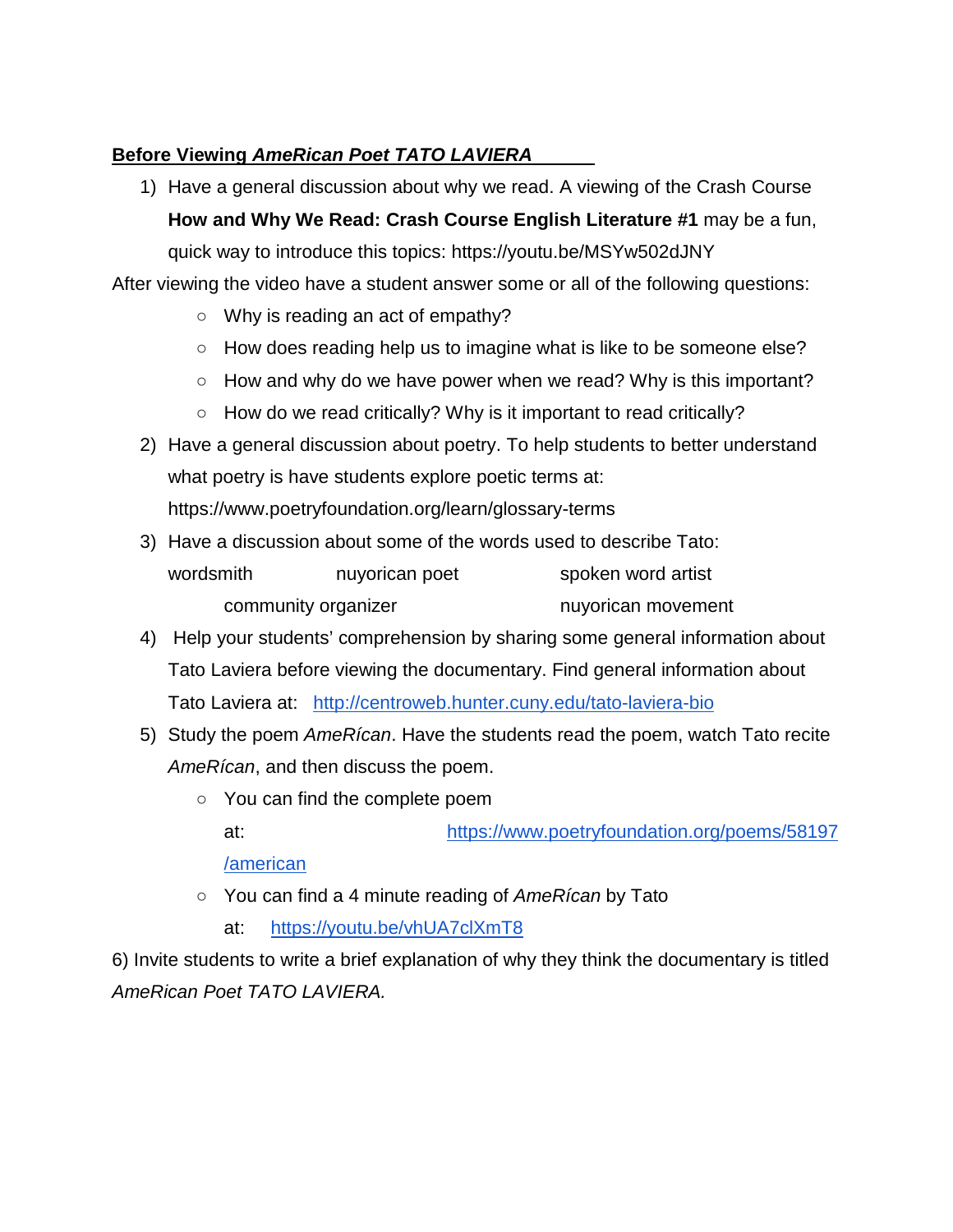## **While Viewing** *AmeRican Poet TATO LAVIERA*

- 1. Instruct the student to take notes on the images, the music, and who speaks during the first 90 seconds of the documentary. Then, have a discussion based on the following questions:
	- How does the introduction set the tone for the documentary?
	- What do the students expect from this documentary?
- 2. Share some of the topics that will be touched upon in the documentary. Ask the students to pick one of the following topics and to take notes on this topic during their viewing of the documentary:

| process   | colorism/racism      | <b>Tato Laviera</b> |
|-----------|----------------------|---------------------|
| spanglish | community organizing |                     |

After viewing the documentary invite the students to share their thoughts on how their topic was addressed. Also, have the students share aspects about their topic that they wish had been discussed or needs further exploration.

## **After Viewing** *AmeRican Poet TATO LAVIERA*

- 1. What does Tato try to accomplish with his poetry? Why?
- 2. What role does music play in Tato's work?
- 3. What was the importance of the poem *AmeRícan*? What does it affirm?
- 4. Why was Tato so successful as a playwright?
- 5. What was the name of the movement that Tato helped to found? What did this movement stand for? What were the two main issues that this movement focused on?
- 6. Why did Tato pushed to designate the Puerto Rican neighborhood in the Lower East Side as *Loisaida*? What did this result in?
- 7. Who were two poets that strongly influenced Tato?
- 8. Who was Clemente Soto Vélez? Why was he important to Tato and his work?
- 9. Who was Jorge Brandon "The Coco That Talks"? Tato called Jorge Brandon a *declamador* and a *troubadour* and described him as someone who practices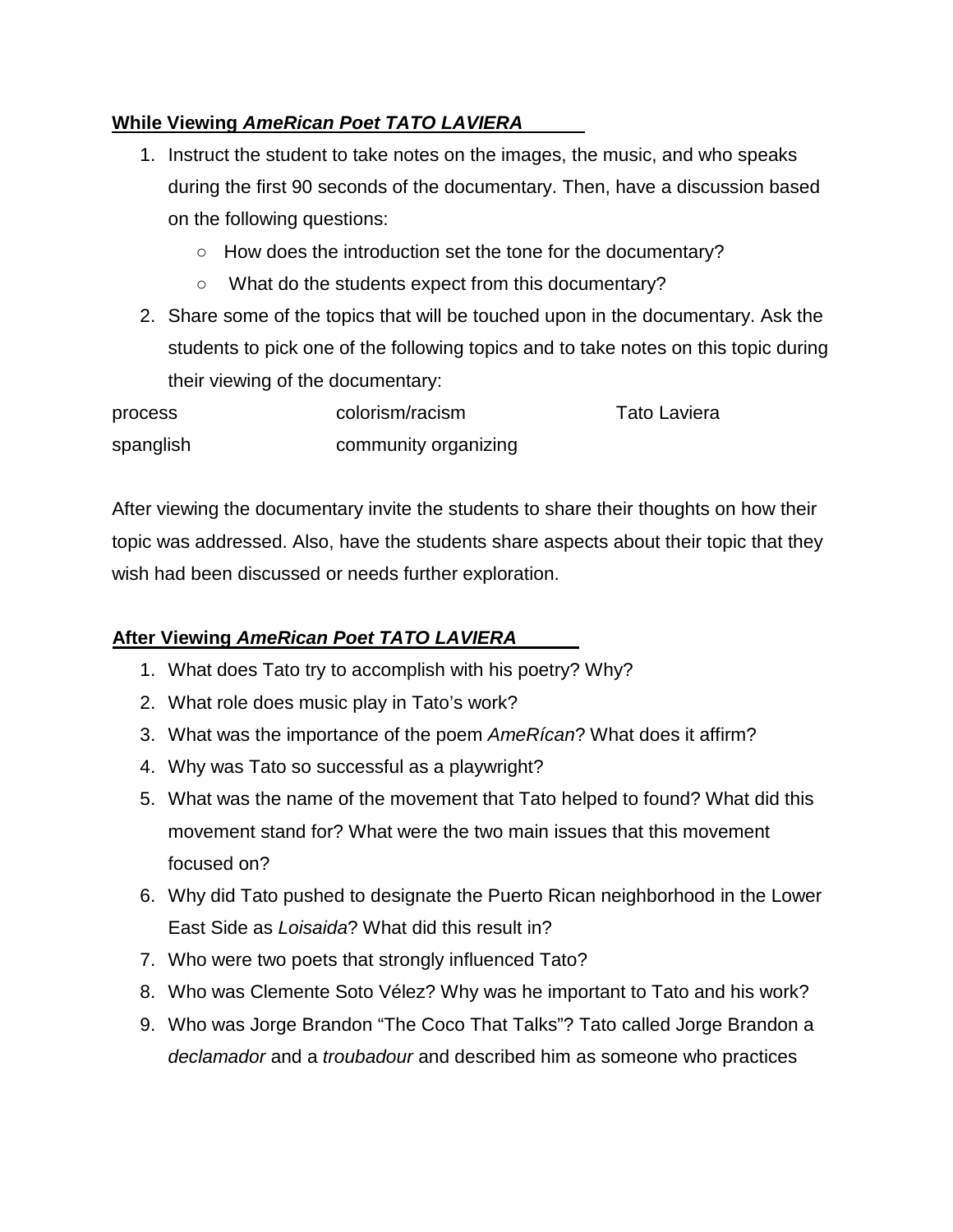"community declamation." What does this mean? Why was he important to Tato and his work? How did Brandon influence Nuyorican poets and poetry?

- 10.Who discovered Tato at Rutgers University? What did this person hire Tato to do?
- 11.What style does Tato use in the poem "Lady Liberty"? Why?
- 12.What is a *latero*? Why did Tato Laviera write the play "The King of Cans"? What does "20th Century slave" mean?
- 13.What examples does Tato give of how he dealt with his experience as being a Black Puerto Rican?
- 14.Why was the relationship between Tato and Juan Flores important?
- 15.How did Tato describe his different collections of poetry? How do these books show his development as a poet?
- 16.What is Spanglish? What is the importance of Spanglish? What was Tato's relationship with the development of Spanglish? How did Tato use Spanglish? Why is this important?

#### **Activities**

#### **Many Voices**

A large number of people were interviewed for this documentary. Invite the students to research one of the people interviewed and share with the class this person's background. Then, ask the students to explain why they believe this person's voice was used for a documentary on Tato Laviera and how this person helps to contextualize Tato's life and work?

#### **Papote**

Have the students read the poem **Even then He Knew**. (a copy of the poem is included at the end of this module). As a class discuss the poem, who Papote is, and what Papote represents. Have a conversation on the line:

○ "so he decided to go nowhere."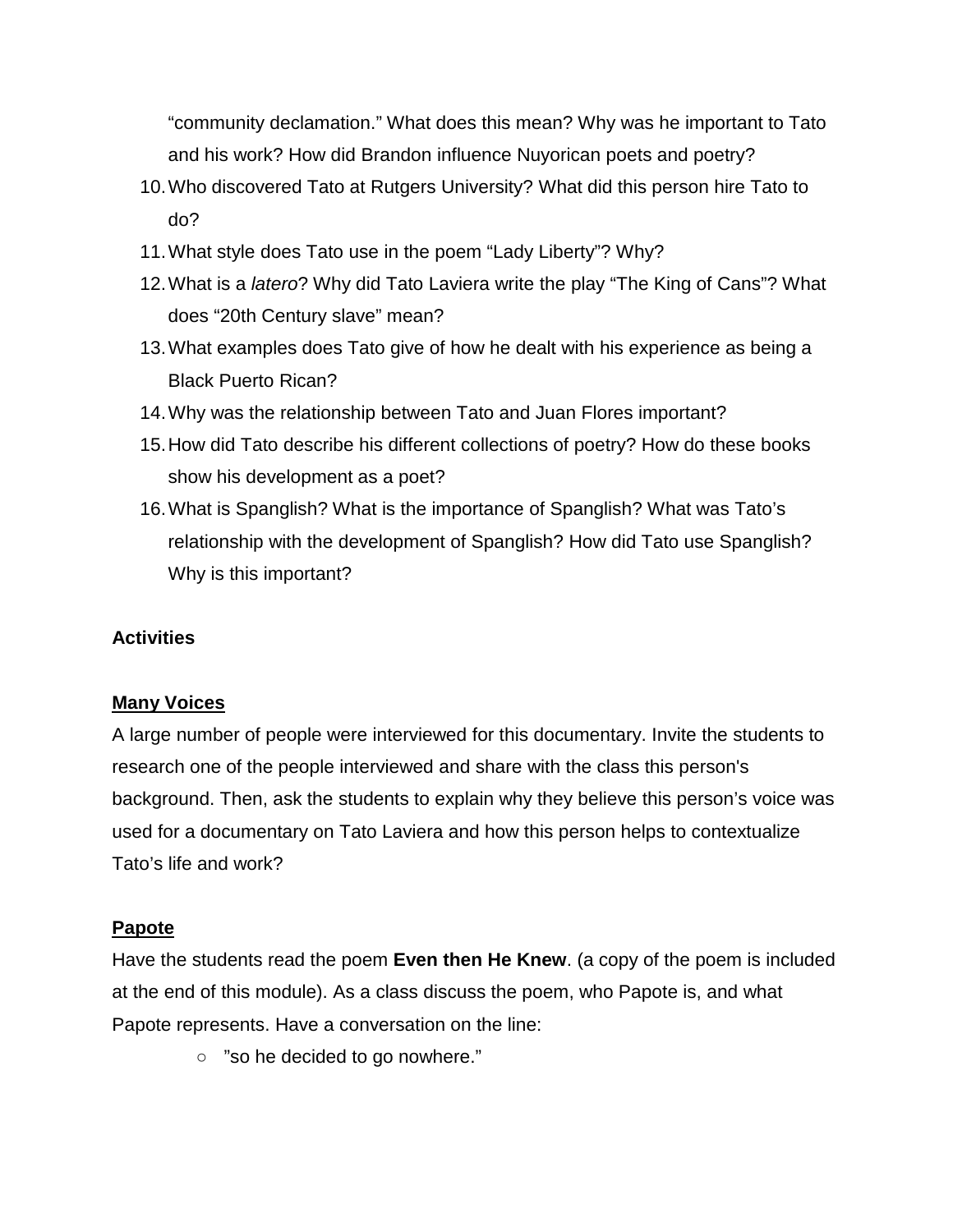Then ask students to research the poet Jesús Papoleto Meléndez and write an essay about the poem **Even then He Knew** or the poet Jesús Papoleto Meléndez.

# **A Taste of Tato**

Have the students select and read one of Tato's poem listed below.

# **lady liberty** <https://www.poetryfoundation.org/poems/58195/lady-liberty> **latero story** https://www.poetryfoundation.org/poems/58196/latero-story **Spanglish** https://www.poetryfoundation.org/poems/58198/spanglish **the new rumbón** <https://www.poetryfoundation.org/poems/58194/the-new-rumbon> Then, as a class, discuss the following:

- Why is this a poem?
- What is the poem about?
- Why do I like / dislike this poem?
- What could be added / taken away from this poem?

## **A Poem for Tato**

Tato wrote a number of poems celebration his personal heroes. Have the student watch and listen to a poem written by either La Bruja or Noel Quiñones, who were featured in the documentary, celebrating Tato's work:

La Bruja: **[a tribute to tato laviera by la bruja](https://www.youtube.com/watch?v=RqKUh5ABG0w)**  <https://youtu.be/RqKUh5ABG0w>

Noel Quiñones - "For Tato Laviera (Bomba)

<https://youtu.be/2Mgo4p6CPsw>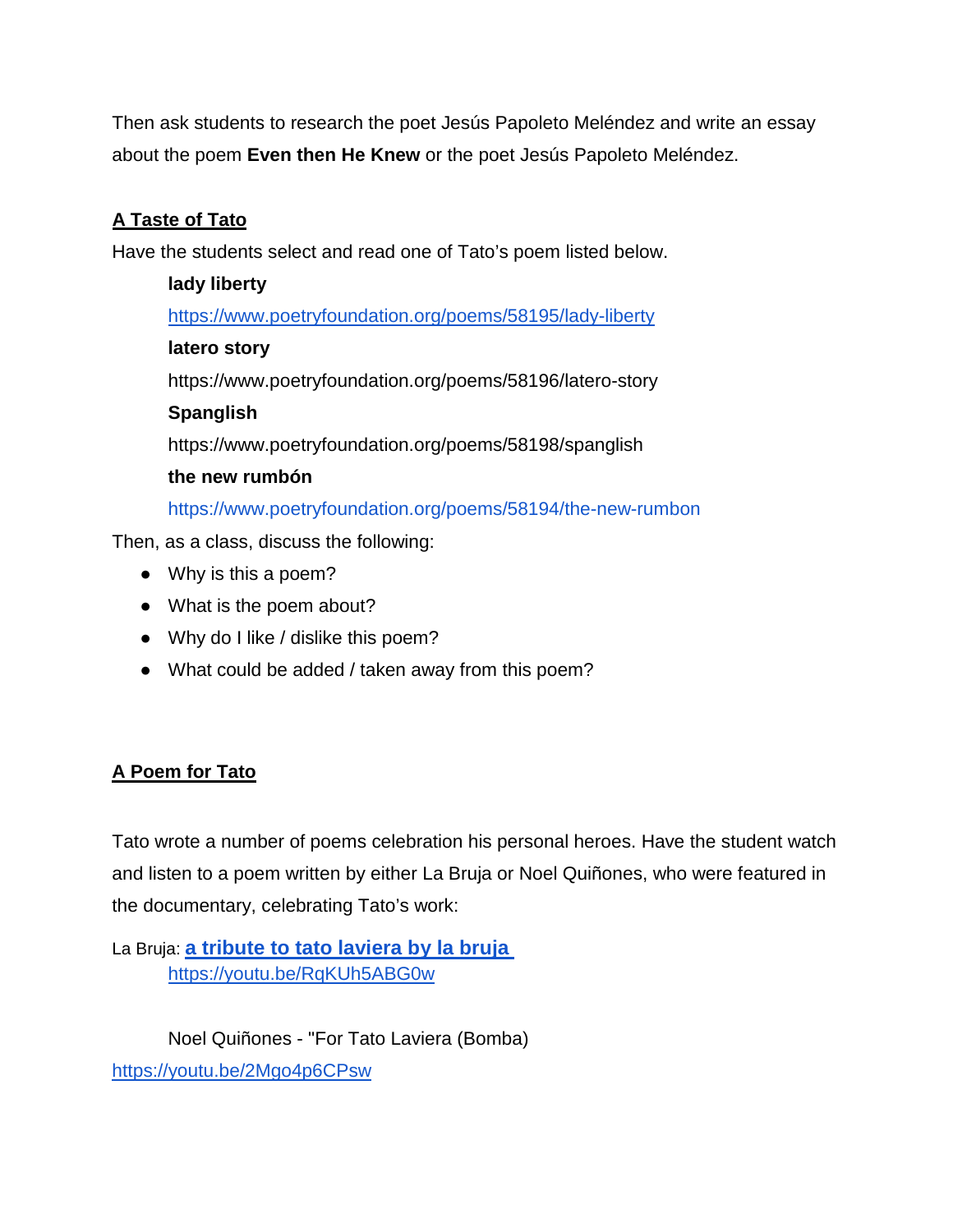Then invite the students to write a poem for or about Tato. Encourage them to share their work with the class

## **Centro Teaching Resources**

#### **The Puerto Rican Heritage Poster Series**

[http://centropr.hunter.cuny.edu/research-education/education/puerto-rican-heritage](http://centropr.hunter.cuny.edu/research-education/education/puerto-rican-heritage-poster-series)[poster-series](http://centropr.hunter.cuny.edu/research-education/education/puerto-rican-heritage-poster-series)

#### **Timeline of Puerto Rican History Booklet**

The Centro Puerto Rican Heritage Poster Series documents the history of Puerto Rican migration and the experiences and contributions of Puerto Ricans to U.S. society. [centropr.hunter.cuny.edu/sites/default/files/events\\_2015/ChronologicBrochure\\_2015.pdf](http://centropr.hunter.cuny.edu/sites/default/files/events_2015/ChronologicBrochure_2015.pdf)

#### **Tato Laviera Tribute**

http://centroweb.hunter.cuny.edu/about/events/tato-laviera-tribut[e](http://centroweb.hunter.cuny.edu/about/events/legacy-tato-laviera)

# **[The Legacy of Tato Laviera:](http://centroweb.hunter.cuny.edu/about/centro-news/famed-nuyorican-poets-collection) [The AmeRícan Poet](http://centroweb.hunter.cuny.edu/about/centro-news/famed-nuyorican-poets-collection)**

<https://youtu.be/LctiMgOYjQ0>

[A conversation on the legacy of beloved Nuyorican poet Tato Laviera for the April 29](http://centroweb.hunter.cuny.edu/about/centro-news/famed-nuyorican-poets-collection)  [launch of Centro's newest publication](http://centroweb.hunter.cuny.edu/about/centro-news/famed-nuyorican-poets-collection) *[The AmeRícan Poet: Essays on the Work of Tato](http://centroweb.hunter.cuny.edu/about/centro-news/famed-nuyorican-poets-collection)  [Laviera](http://centroweb.hunter.cuny.edu/about/centro-news/famed-nuyorican-poets-collection)*[, edited by Stephanie Alvarez and William Luis. This conversation features some](http://centroweb.hunter.cuny.edu/about/centro-news/famed-nuyorican-poets-collection)  [of the most accomplished writers in the field, who](http://centroweb.hunter.cuny.edu/about/centro-news/famed-nuyorican-poets-collection) help shine new light on Laviera's [literary and social importance](http://centroweb.hunter.cuny.edu/about/centro-news/famed-nuyorican-poets-collection)

## **Famed Nuyorican Poet's Collection in Centro Archives**

Offer students choices to learn more about the life and accomplishments of Tato Laviera through exposure to a variety of print and visual texts that form part of the Tato Laviera papers. Information about Tato's collection can be found at: <http://centroweb.hunter.cuny.edu/about/centro-news/famed-nuyorican-poets-collection>

Finding Aid for the Tato Laviera Papers can be found at: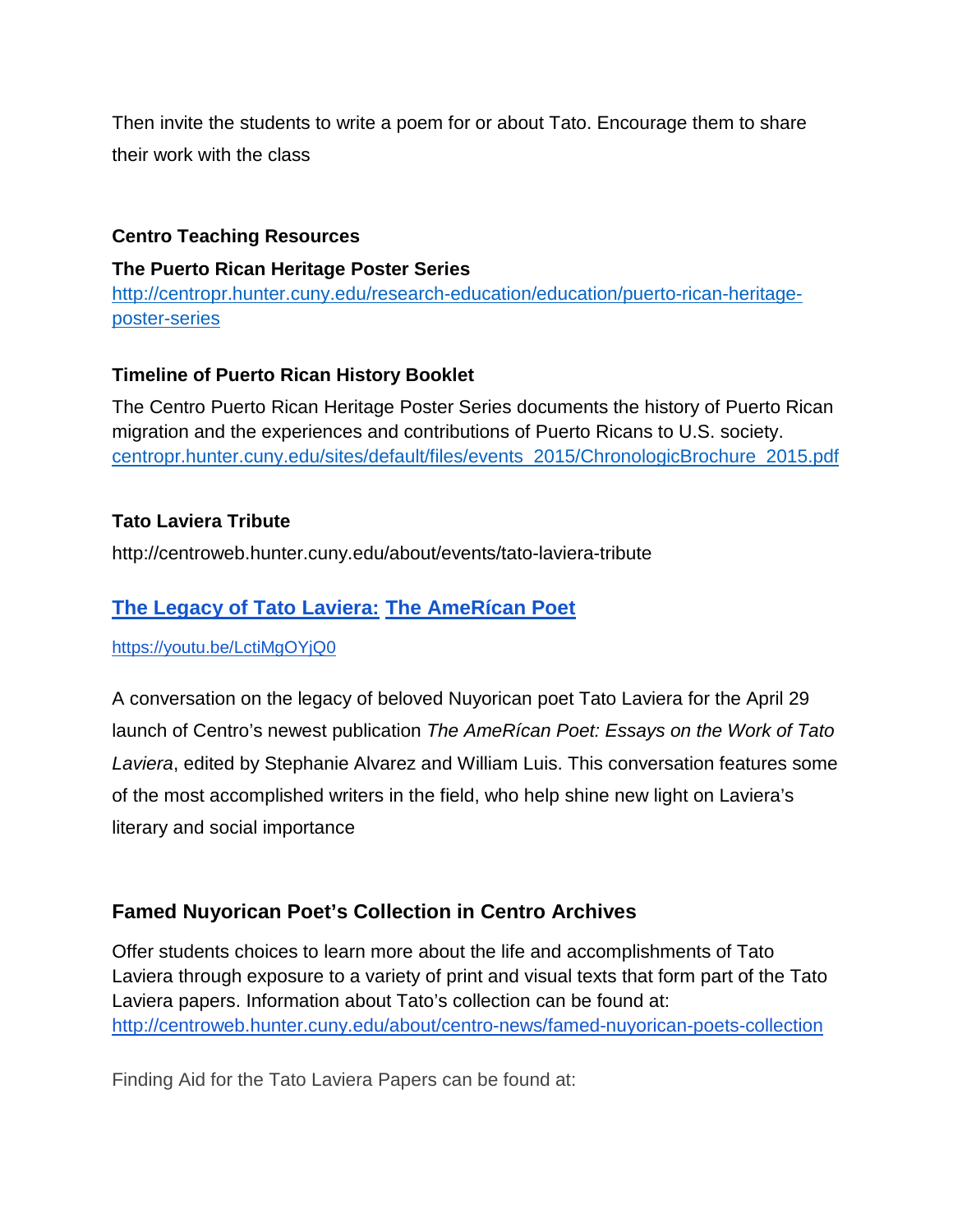<https://centropr.hunter.cuny.edu/digitalarchive/index.php/Detail/collections/501>

**[Guide to the Tato Laviera Papers -](https://centropr.hunter.cuny.edu/sites/default/files/faids/pdf/Laviera%2C%20Tato%20Dec%202015.pdf) Centro de Estudios ...**

## **CENTRO Journal**

Aparicio, Francis R. "Tato Laviera y Alurista: hacia una poética bilingüe." Centro Journal Volume II - no. 3 (Spring 1988): 7-15

"!?Qué. Qué?! Transculturación and Tato Laviera's Spanglish poetics" Centro Journal, Vol.XVIII, no. 2, fall, 2006, pp. 25-47 **<https://www.redalyc.org/pdf/377/37718202.pdf>**

## **Common Core State Standards (CCSS)**

For K-12 teachers, this teaching guide responds to the following Common Core State Standards (CCSS):

Craft and Structure: [CCSS.ELA-LITERACY.RI.9-10.4](http://www.corestandards.org/ELA-Literacy/RI/9-10/4/) Determine the meaning of words and phrases as they are used in a text, including figurative, connotative, and technical meanings; analyze the cumulative impact of specific word choices on meaning and tone (e.g., how the language of a court opinion differs from that of a newspaper).

[CCSS.ELA-LITERACY.RI.9-10.5](http://www.corestandards.org/ELA-Literacy/RI/9-10/5/) Analyze in detail how an author's ideas or claims are developed and refined by particular sentences, paragraphs, or larger portions of a text (e.g., a section or chapter).

[CCSS.ELA-LITERACY.RI.9-10.6](http://www.corestandards.org/ELA-Literacy/RI/9-10/6/) Determine an author's point of view or purpose in a text and analyze how an author uses rhetoric to advance that point of view or purpose.

## **Selected Sources**

Section I: Texts by Tato Laviera

Laviera, T. (2017). *Mayanito's New Friends / Los nuevo amigos de Mayanito.* Houston: Piñata Books.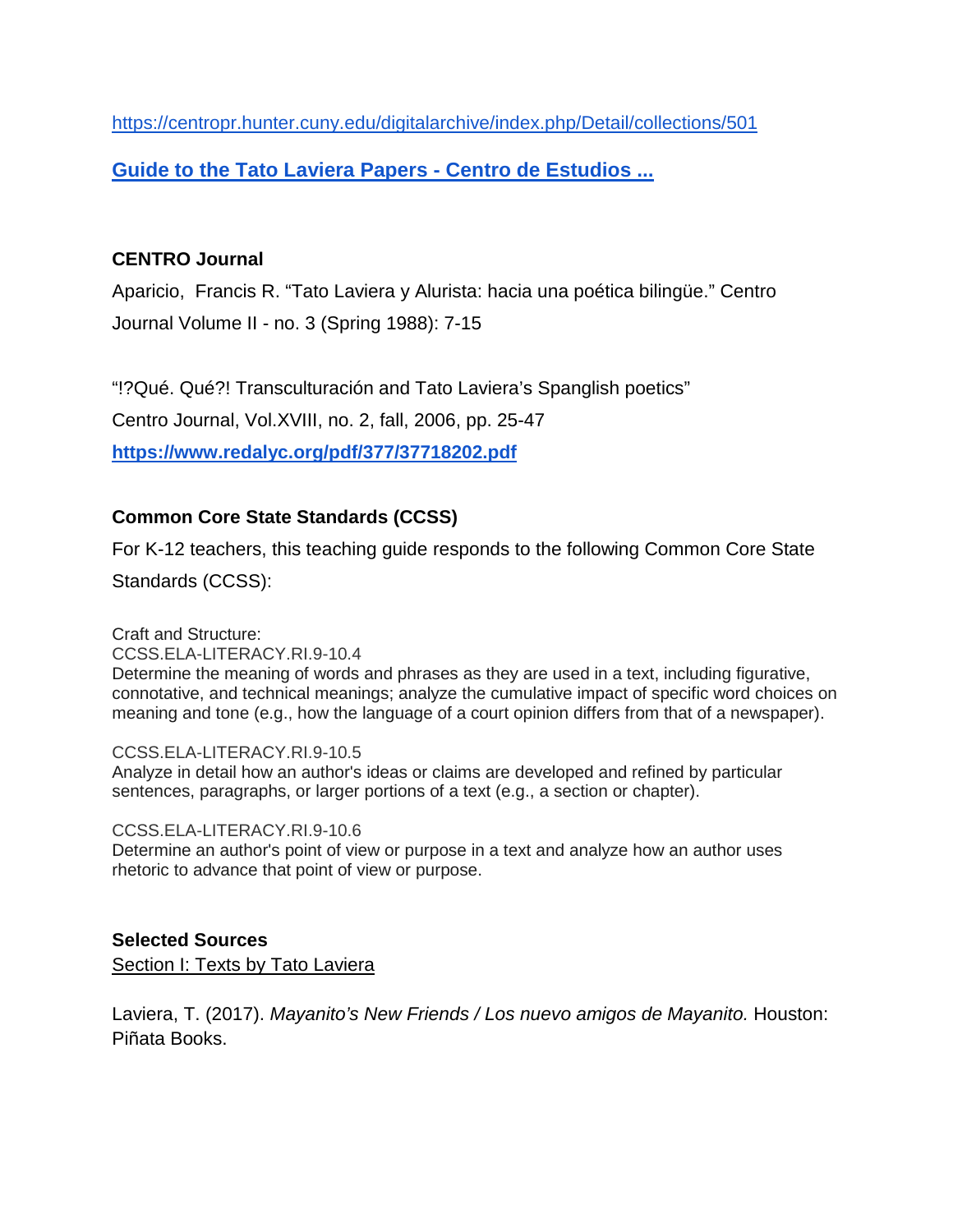Laviera, T. (2014). *Bendición: The Complete Poetry of Tato Laviera.* Introduction by Laura Lomas. Preface by Nicolás Kanellos. Houston: Arte Público Press.

Laviera, T. (2008-2009). *Mixturao and Other Poems*. Houston: Arte Público Press.

Laviera, T. (1999). *AmeRican*. Houston: Arte Público Press.

Laviera, T. (1988). *Mainstream Ethic (ética corriente)*. Houston: Arte Público Press.

Laviera, T. (1985). *Enclave*. Houston: Arte Público Press.

Laviera, T. (1979). *La Carreta Made a U-Turn*. Houston: Arte Público Press.

#### Section II: Web-based & Audiovisual Resources on Tato Laviera

Center for Puerto Rican Studies (Producer). (2018). *AmeRican Poet TATO LAVIERA*  [DVD]. Available fro[m](http://hunter.cuny.edu/centropr) <http://hunter.cuny.edu/centropr>

"Guide to the Tato Laviera Papers." Center for Puerto Rican Studies, Hunter College.

<https://centropr.hunter.cuny.edu/digitalarchive/index.php/Detail/collections/501>

Latino Rebels. "An Interview with Tato Laviera, the King of Nuyorican Poetical Migrations." Posted on July 11, 2012. http:[/www.latinorebels.com/2012/07/11/an](http://www.latinorebels.com/2012/07/11/an-interview-with-Tato-laviera-the)[interview-with-tato-laviera-the-](http://www.latinorebels.com/2012/07/11/an-interview-with-Tato-laviera-the)king-of- nuyorican-poetical-migrations/.

Online description of the Tato Laviera

Papers [http://centroweb.hunter.cuny.edu/about/centro-news/famed-nuyorican-poets](http://centroweb.hunter.cuny.edu/about/centro-news/famed-nuyorican-poets-collection)[collection](http://centroweb.hunter.cuny.edu/about/centro-news/famed-nuyorican-poets-collection)

# Poetry Out Loud <https://www.poetryoutloud.org/poems-and-performance/poets/detail/tato-laviera>

#### Section III: Print Sources on Tato Laviera's Life and Work

Bird-Soto, Nancy. "The Playful "i" in Tato Laviera's Poetry: An *Arte Poética*." Journal of the Midwest Modern Language Association. Midwest Modern Language Association v. 46, Núm. 1, (spring 2013) pp. 1-14